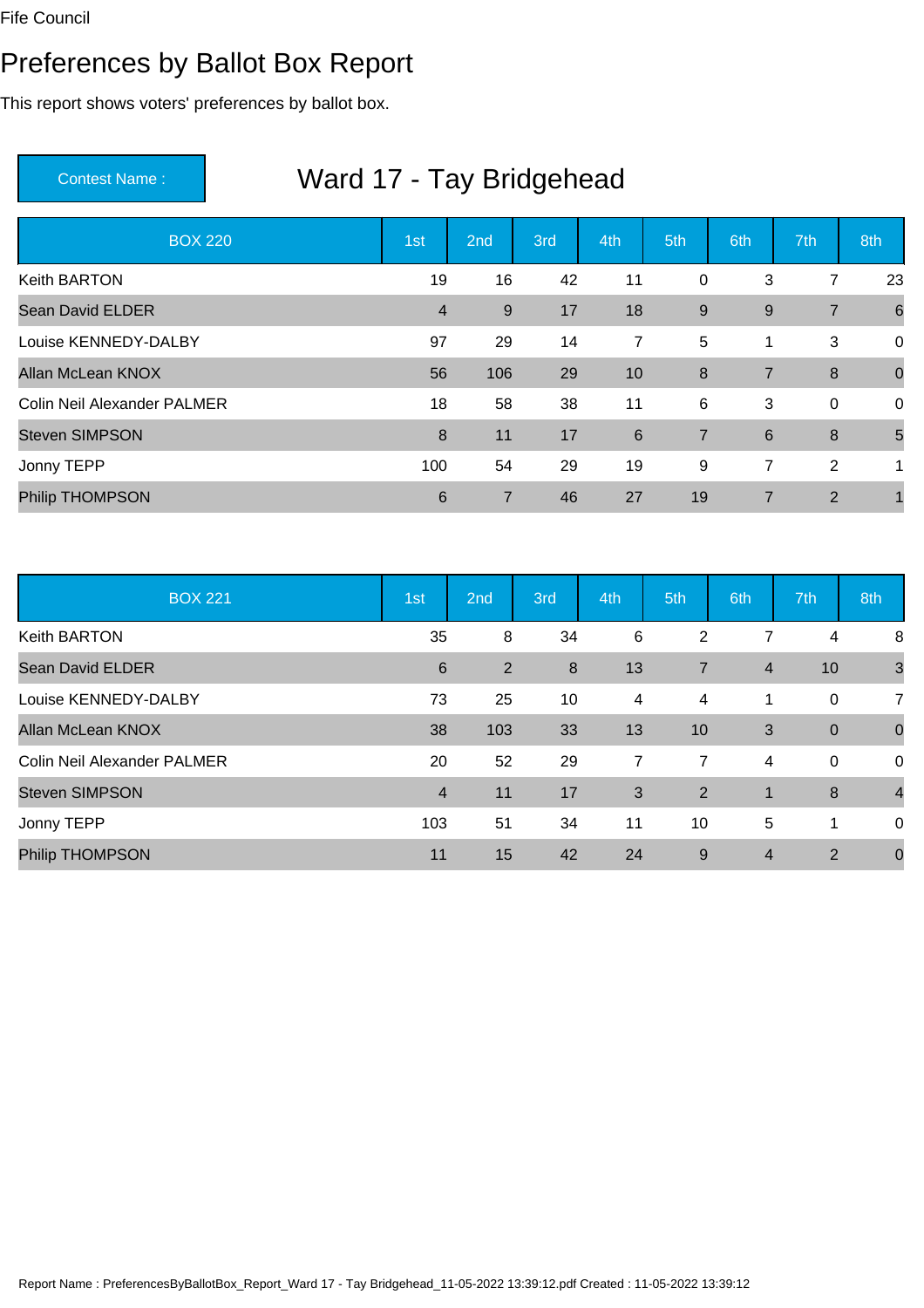### Preferences by Ballot Box Report

This report shows voters' preferences by ballot box.

| <b>BOX 222</b>              | 1st             | 2nd            | 3rd | 4th | 5th            | 6th            | 7th              | 8th                     |
|-----------------------------|-----------------|----------------|-----|-----|----------------|----------------|------------------|-------------------------|
| Keith BARTON                | 11              | 6              | 21  | 2   | 2              | 3              | 4                | 18                      |
| <b>Sean David ELDER</b>     | $6\phantom{1}6$ | $\overline{7}$ | 6   | 18  | $5\phantom{1}$ | $\overline{7}$ | 10               | $\overline{2}$          |
| Louise KENNEDY-DALBY        | 85              | 33             | 16  | 13  | $\overline{4}$ | 3              | 2                | 1                       |
| <b>Allan McLean KNOX</b>    | 39              | 91             | 24  | 15  | 11             | $\overline{7}$ | 5                | $\mathbf 0$             |
| Colin Neil Alexander PALMER | 36              | 56             | 33  | 9   | 12             | 5              | $\overline{0}$   | 2                       |
| <b>Steven SIMPSON</b>       | 8               | $\overline{7}$ | 11  | 2   | 9              | $\overline{4}$ | $\boldsymbol{8}$ | $\overline{\mathbf{4}}$ |
| Jonny TEPP                  | 87              | 52             | 37  | 16  | 7              | $\overline{2}$ | 2                | 1                       |
| <b>Philip THOMPSON</b>      | 23              | 21             | 55  | 24  | 10             | 7              | 1                | $\overline{2}$          |

| <b>BOX 223</b>              | 1st | 2 <sub>nd</sub> | 3rd            | 4th            | 5th | 6th            | 7th         | 8th            |
|-----------------------------|-----|-----------------|----------------|----------------|-----|----------------|-------------|----------------|
| Keith BARTON                | 15  | 5               | 25             | 7              | 3   | 2              | 9           | 12             |
| <b>Sean David ELDER</b>     | 3   | $\overline{7}$  | $\overline{7}$ | 15             | 9   | 12             | 9           | $\overline{4}$ |
| Louise KENNEDY-DALBY        | 73  | 29              | 22             | 9              | 5   | 1              | 3           | 5              |
| Allan McLean KNOX           | 31  | 143             | 40             | 12             | 17  | $\overline{4}$ | 3           |                |
| Colin Neil Alexander PALMER | 33  | 57              | 43             | 14             | 9   | 9              | 0           | 1              |
| <b>Steven SIMPSON</b>       | 3   | 3               | 21             | $\overline{4}$ | 6   | 6              | 11          | 6              |
| Jonny TEPP                  | 148 | 53              | 30             | 24             | 4   | 2              | 3           | 1              |
| <b>Philip THOMPSON</b>      | 15  | 15              | 47             | 44             | 14  | 11             | $\mathbf 0$ | $\mathbf 0$    |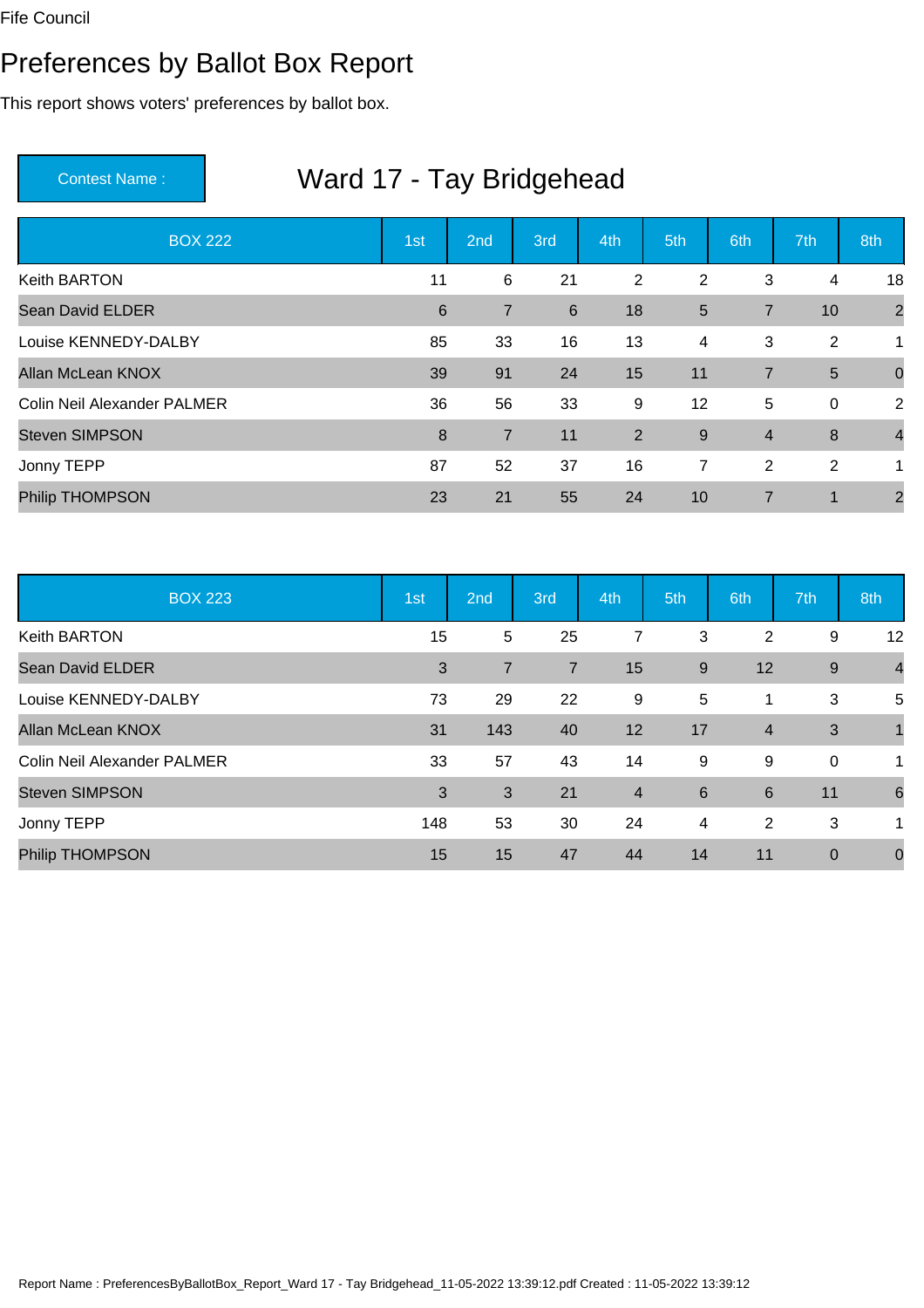### Preferences by Ballot Box Report

This report shows voters' preferences by ballot box.

| <b>BOX 224</b>              | 1st            | 2 <sub>nd</sub> | 3rd            | 4th            | 5th | 6th | 7th            | 8th            |
|-----------------------------|----------------|-----------------|----------------|----------------|-----|-----|----------------|----------------|
| Keith BARTON                | 15             | 4               | 17             | 4              | 5   | 6   | 10             | 13             |
| <b>Sean David ELDER</b>     | $5\phantom{1}$ | 6               | $\overline{7}$ | 5              | 10  | 11  | $\overline{7}$ | $\overline{4}$ |
| Louise KENNEDY-DALBY        | 79             | 24              | 12             | 9              | 8   | 3   | 4              | $\overline{4}$ |
| <b>Allan McLean KNOX</b>    | 43             | 80              | 21             | 16             | 9   | 6   | $\overline{0}$ |                |
| Colin Neil Alexander PALMER | 23             | 46              | 45             | 14             | 5   | 1   | $\mathbf 0$    | $\overline{0}$ |
| <b>Steven SIMPSON</b>       | 3              | 14              | 13             | $\overline{4}$ | 3   | 9   | 13             | 6              |
| Jonny TEPP                  | 80             | 51              | 27             | 8              | 6   | 6   | 1              | 1              |
| Philip THOMPSON             | $5\phantom{1}$ | 12              | 48             | 25             | 15  | 3   | 3              |                |

| <b>BOX 225</b>              | 1st            | 2nd            | 3rd | 4th          | 5th            | 6th | 7th         | 8th            |
|-----------------------------|----------------|----------------|-----|--------------|----------------|-----|-------------|----------------|
| <b>Keith BARTON</b>         | 18             | $\overline{5}$ | 24  | 3            | 4              | 2   | 6           | 9              |
| <b>Sean David ELDER</b>     | $\overline{4}$ | $\overline{7}$ | 11  | 5            | $\overline{7}$ | 11  | 3           | $\overline{4}$ |
| Louise KENNEDY-DALBY        | 55             | 18             | 10  | 4            | 5              | 2   | 3           | 5              |
| Allan McLean KNOX           | 24             | 96             | 21  | 12           | 5              | 3   | $\mathbf 1$ |                |
| Colin Neil Alexander PALMER | 25             | 38             | 19  | 14           | 6              | 4   | 1           | $\mathbf{0}$   |
| <b>Steven SIMPSON</b>       | 3              | $5\phantom{.}$ | 8   | $\mathbf{1}$ | $\overline{4}$ | 8   | 9           | 3              |
| Jonny TEPP                  | 100            | 36             | 19  | 7            | 4              | 3   | 1           | 2              |
| <b>Philip THOMPSON</b>      | 8              | 15             | 48  | 16           | 10             | 2   | $\mathbf 1$ | $\mathbf 0$    |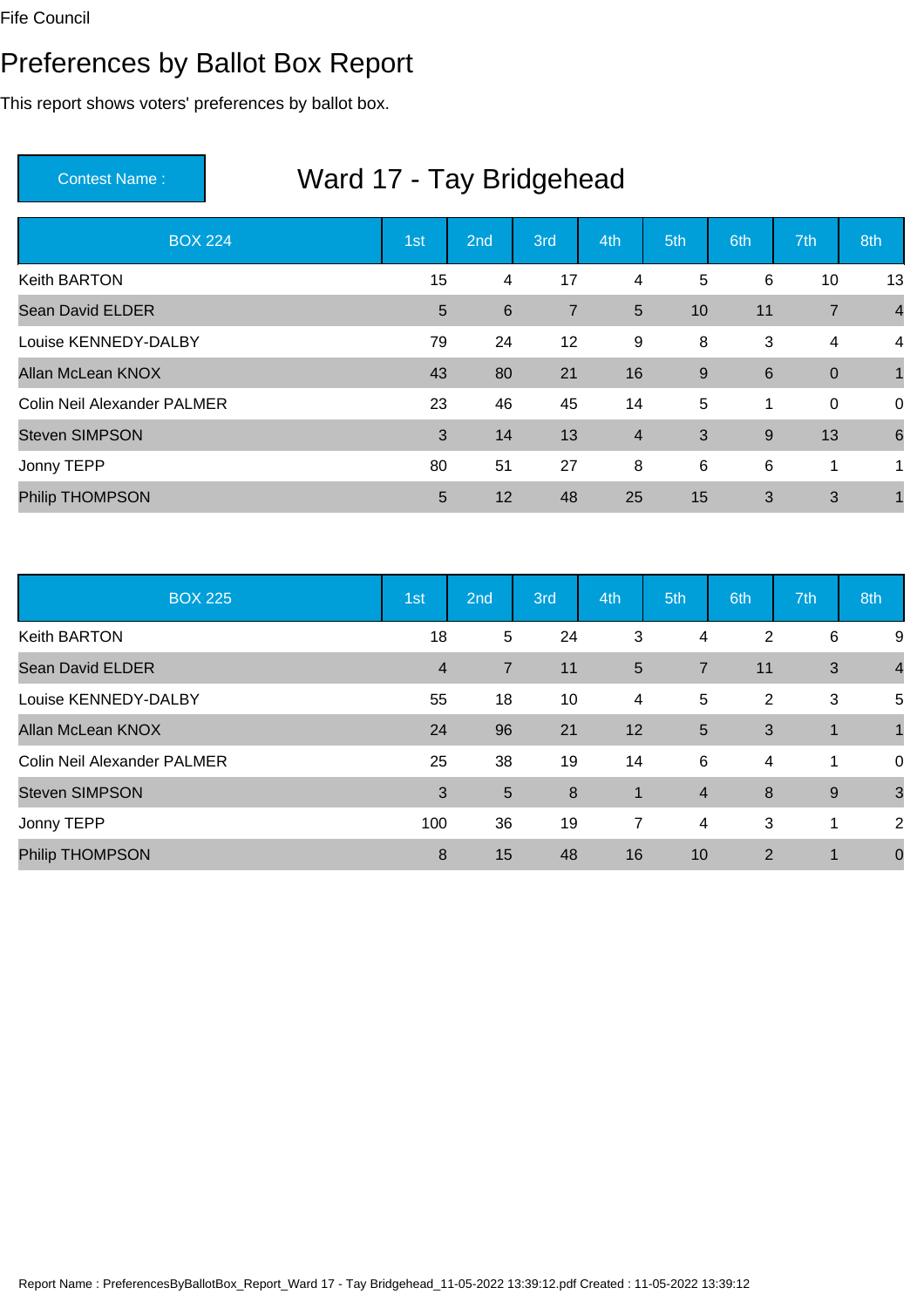### Preferences by Ballot Box Report

This report shows voters' preferences by ballot box.

| <b>BOX 226</b>              | 1st | 2 <sub>nd</sub> | 3rd            | 4th | 5th            | 6th | 7th            | 8th            |
|-----------------------------|-----|-----------------|----------------|-----|----------------|-----|----------------|----------------|
| Keith BARTON                | 29  | 13              | 19             | 11  | $\overline{7}$ | 6   | 6              | 47             |
| <b>Sean David ELDER</b>     | 13  | 11              | 25             | 28  | 17             | 13  | 21             | 8              |
| Louise KENNEDY-DALBY        | 134 | 51              | $\overline{7}$ | 10  | 4              | 5   | 3              | 12             |
| Allan McLean KNOX           | 107 | 63              | 37             | 23  | 19             | 19  | 6              |                |
| Colin Neil Alexander PALMER | 37  | 89              | 55             | 13  | 9              | 8   | $\overline{7}$ | 2              |
| <b>Steven SIMPSON</b>       | 14  | 16              | 30             | 8   | 9              | 18  | 19             | $\overline{4}$ |
| Jonny TEPP                  | 48  | 109             | 57             | 31  | 24             | 7   | 8              | 1              |
| Philip THOMPSON             | 15  | 17              | 69             | 43  | 25             | 11  | 8              |                |

| <b>BOX 227</b>              | 1st | 2nd            | 3rd | 4th | 5th | 6th         | 7th             | 8th |
|-----------------------------|-----|----------------|-----|-----|-----|-------------|-----------------|-----|
| <b>Keith BARTON</b>         | 17  | 8              | 25  | 10  | 4   | 5           | 6               | 39  |
| <b>Sean David ELDER</b>     | 3   | $\overline{7}$ | 18  | 17  | 12  | 17          | 22              | 8   |
| Louise KENNEDY-DALBY        | 165 | 29             | 12  | 5   | 4   | $\mathbf 0$ | $\overline{7}$  | 9   |
| Allan McLean KNOX           | 96  | 58             | 27  | 26  | 15  | 8           | $6\phantom{1}6$ |     |
| Colin Neil Alexander PALMER | 20  | 79             | 44  | 15  | 14  | 9           | 6               | 4   |
| <b>Steven SIMPSON</b>       | 9   | 18             | 33  | 8   | 9   | 20          | 13              | 5   |
| Jonny TEPP                  | 36  | 110            | 51  | 25  | 11  | 7           | 5               | 1   |
| <b>Philip THOMPSON</b>      | 13  | 26             | 53  | 36  | 21  | 11          | 8               |     |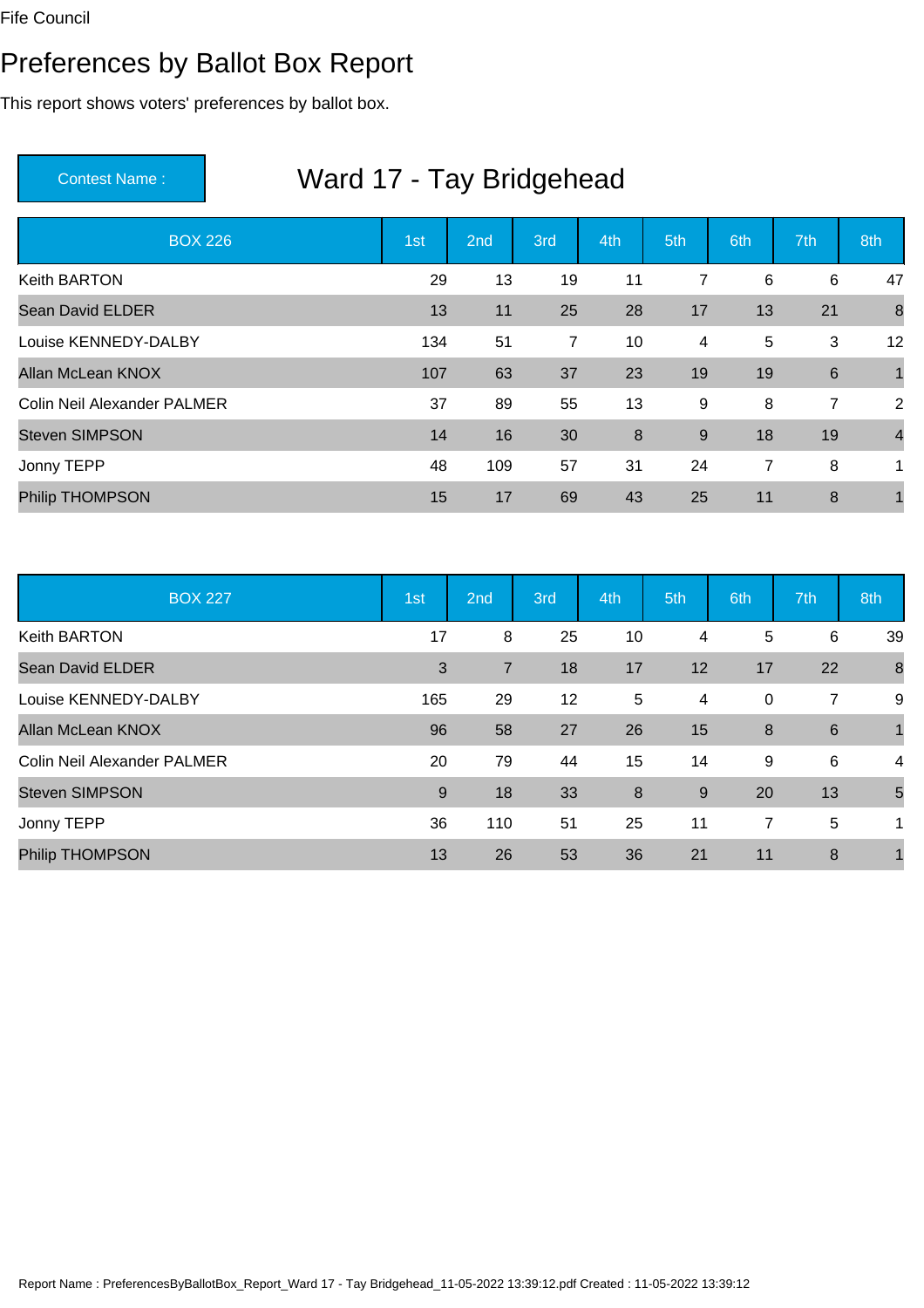### Preferences by Ballot Box Report

This report shows voters' preferences by ballot box.

| <b>BOX 228</b>              | 1st | 2nd | 3rd | 4th            | 5th            | 6th            | 7th              | 8th            |
|-----------------------------|-----|-----|-----|----------------|----------------|----------------|------------------|----------------|
| Keith BARTON                | 19  | 9   | 37  | 11             | 3              | 2              | 6                | 22             |
| <b>Sean David ELDER</b>     | 9   | 12  | 18  | 12             | 14             | $6\phantom{1}$ | 15               | $\overline{3}$ |
| Louise KENNEDY-DALBY        | 143 | 28  | 10  | 4              | $\overline{4}$ | 4              | 1                | 9              |
| <b>Allan McLean KNOX</b>    | 95  | 93  | 33  | $\overline{7}$ | 13             | 6              | 2                | $\overline{2}$ |
| Colin Neil Alexander PALMER | 22  | 68  | 55  | 11             | 8              | 12             | 5                | 0              |
| <b>Steven SIMPSON</b>       | 11  | 18  | 26  | $6\phantom{1}$ | 6              | $\overline{7}$ | $\boldsymbol{8}$ | 8              |
| Jonny TEPP                  | 65  | 102 | 46  | 20             | 5              | 4              | 6                | 2              |
| <b>Philip THOMPSON</b>      | 15  | 24  | 65  | 27             | 11             | 9              | $\overline{4}$   |                |

| <b>BOX 229</b>              | 1st      | 2 <sub>nd</sub> | 3rd | 4th            | 5th             | 6th            | 7th            | 8th            |
|-----------------------------|----------|-----------------|-----|----------------|-----------------|----------------|----------------|----------------|
| Keith BARTON                | 26       | 9               | 34  | 4              | 0               | 2              | 4              | 14             |
| <b>Sean David ELDER</b>     | 3        | 13              | 16  | 8              | $6\phantom{1}6$ | $\overline{7}$ | 3              | $\overline{0}$ |
| Louise KENNEDY-DALBY        | 43       | 13              | 13  | 4              | 2               | $\mathbf 0$    | 4              | 2              |
| <b>Allan McLean KNOX</b>    | 65       | 59              | 19  | 8              | $\overline{7}$  | 1              | $\overline{2}$ | $\overline{0}$ |
| Colin Neil Alexander PALMER | 18       | 26              | 20  | 8              | 3               | 5              | 1              | $\mathbf 0$    |
| <b>Steven SIMPSON</b>       | $\Omega$ | $\overline{4}$  | 8   | $\overline{2}$ | 2               | 3              | 8              | 5              |
| Jonny TEPP                  | 57       | 75              | 28  | 3              | 4               | 3              | 0              | $\overline{0}$ |
| <b>Philip THOMPSON</b>      | 14       | $\overline{4}$  | 23  | 17             | $\overline{7}$  | 3              | 1              |                |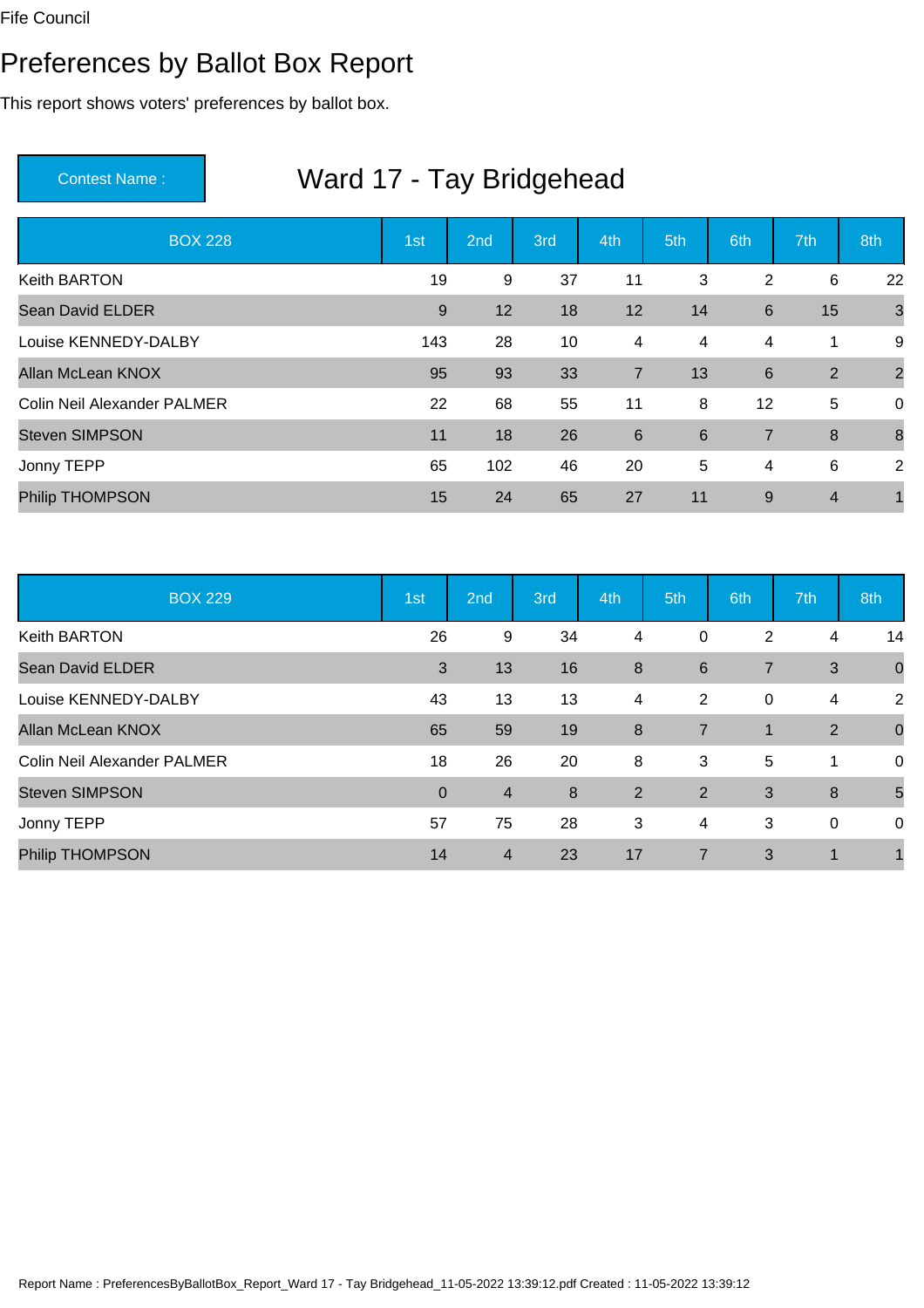### Preferences by Ballot Box Report

This report shows voters' preferences by ballot box.

| <b>BOX 230</b>                     | 1st             | 2nd | 3rd         | 4th | 5th            | 6th            | 7th              | 8th         |
|------------------------------------|-----------------|-----|-------------|-----|----------------|----------------|------------------|-------------|
| Keith BARTON                       | 30              | 15  | 31          | 5   | 1              | 0              | 3                | 12          |
| <b>Sean David ELDER</b>            | $6\phantom{1}6$ | 3   | 14          | 13  | $\overline{7}$ | $6\phantom{1}$ | $\boldsymbol{8}$ | $\mathbf 0$ |
| Louise KENNEDY-DALBY               | 52              | 15  | 14          | 4   | 1              | 1              | 1                | 8           |
| <b>Allan McLean KNOX</b>           | 102             | 41  | 29          | 9   | $\mathbf 0$    | 3              | 3                |             |
| <b>Colin Neil Alexander PALMER</b> | 11              | 24  | 19          | 13  | 6              | $\overline{7}$ | $\mathbf 0$      | $\mathbf 1$ |
| <b>Steven SIMPSON</b>              | $\mathbf 1$     | 9   | $\mathbf 1$ | 5   | $5\phantom{1}$ | 5              | 6                | $\mathbf 0$ |
| Jonny TEPP                         | 39              | 108 | 22          | 10  | $\overline{7}$ | 1              | $\overline{0}$   | 1           |
| <b>Philip THOMPSON</b>             | 2               | 10  | 30          | 22  | 12             | 6              | $\overline{4}$   | $\mathbf 0$ |

| BOX 232, 231                | 1st            | 2nd | 3rd | 4th | 5th            | 6th            | 7th | 8th            |
|-----------------------------|----------------|-----|-----|-----|----------------|----------------|-----|----------------|
| <b>Keith BARTON</b>         | 43             | 14  | 28  | 9   | 6              | 10             |     | 27             |
| <b>Sean David ELDER</b>     | 43             | 25  | 22  | 22  | 10             | $9\,$          | 12  |                |
| Louise KENNEDY-DALBY        | 143            | 29  | 15  | 6   | $\mathbf 1$    | 3              | 9   | 14             |
| Allan McLean KNOX           | 79             | 69  | 39  | 14  | 14             | 5              | 5   | $\overline{2}$ |
| Colin Neil Alexander PALMER | 16             | 77  | 41  | 15  | 16             | 9              | 3   | 0              |
| <b>Steven SIMPSON</b>       | $\overline{4}$ | 17  | 16  | 11  | $\overline{7}$ | 10             | 20  | $\overline{7}$ |
| Jonny TEPP                  | 37             | 90  | 59  | 19  | 13             | 7              | 2   | 1              |
| <b>Philip THOMPSON</b>      | 23             | 22  | 52  | 31  | 17             | $\overline{7}$ | 5   | $\overline{2}$ |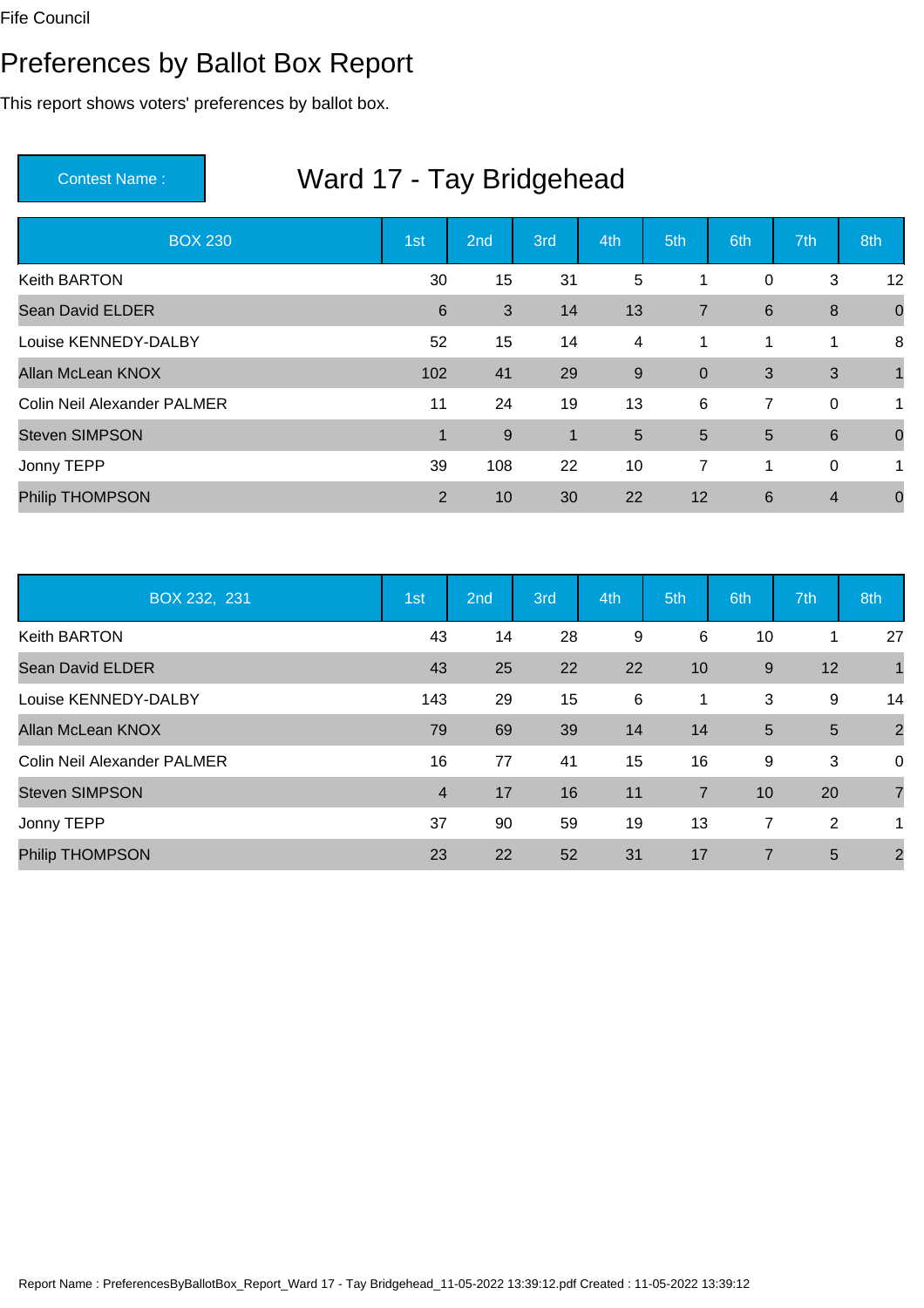### Preferences by Ballot Box Report

This report shows voters' preferences by ballot box.

| <b>BOX 233</b>              | 1st            | 2nd            | 3rd | 4th            | 5th | 6th            | 7th            | 8th            |
|-----------------------------|----------------|----------------|-----|----------------|-----|----------------|----------------|----------------|
| Keith BARTON                | 19             | 12             | 15  | 3              | 3   | 0              | 1              | 9              |
| <b>Sean David ELDER</b>     | $\overline{4}$ | 14             | 13  | 9              | 11  | 1              | 8              | $\overline{0}$ |
| Louise KENNEDY-DALBY        | 69             | 9              | 11  | 5              | 1   | 0              | $\overline{2}$ | $\overline{7}$ |
| <b>Allan McLean KNOX</b>    | 78             | 49             | 19  | 9              | 1   | $\overline{7}$ | $\mathbf{1}$   | $\overline{0}$ |
| Colin Neil Alexander PALMER | 14             | 29             | 20  | 14             | 3   | 5              | $\mathbf 1$    | $\overline{0}$ |
| <b>Steven SIMPSON</b>       | $\overline{4}$ | $5\phantom{1}$ | 14  | $\overline{4}$ | 3   | 5              | $\overline{2}$ | $\mathbf{3}$   |
| Jonny TEPP                  | 25             | 81             | 36  | 9              | 8   | 3              | $\mathbf 0$    | $\overline{0}$ |
| <b>Philip THOMPSON</b>      | 13             | 9              | 27  | 21             | 11  | 3              | $\overline{4}$ | $\overline{0}$ |

| PV017 109                          | 1st            | 2nd | 3rd | 4th             | 5th            | 6th            | 7th | 8th            |
|------------------------------------|----------------|-----|-----|-----------------|----------------|----------------|-----|----------------|
| Keith BARTON                       | 50             | 13  | 54  | 7               | 5              | 7              | 5   | 19             |
| <b>Sean David ELDER</b>            | 6              | 17  | 34  | 14              | 8              | $\overline{7}$ | 11  | $\overline{2}$ |
| Louise KENNEDY-DALBY               | 110            | 20  | 26  | 3               | 4              | 2              | 7   | 9              |
| Allan McLean KNOX                  | 86             | 201 | 37  | 8               | $5\phantom{1}$ | 5              | 3   | $\mathbf 0$    |
| <b>Colin Neil Alexander PALMER</b> | 23             | 52  | 43  | 17              | $\overline{7}$ | 13             | 6   | 0              |
| <b>Steven SIMPSON</b>              | $\overline{4}$ | 9   | 8   | $6\phantom{1}6$ | $\overline{4}$ | 9              | 10  | 15             |
| Jonny TEPP                         | 184            | 106 | 36  | 15              | $\overline{2}$ | 4              | 2   | 1              |
| <b>Philip THOMPSON</b>             | 28             | 10  | 76  | 27              | 23             | 2              | 3   | $\mathbf 0$    |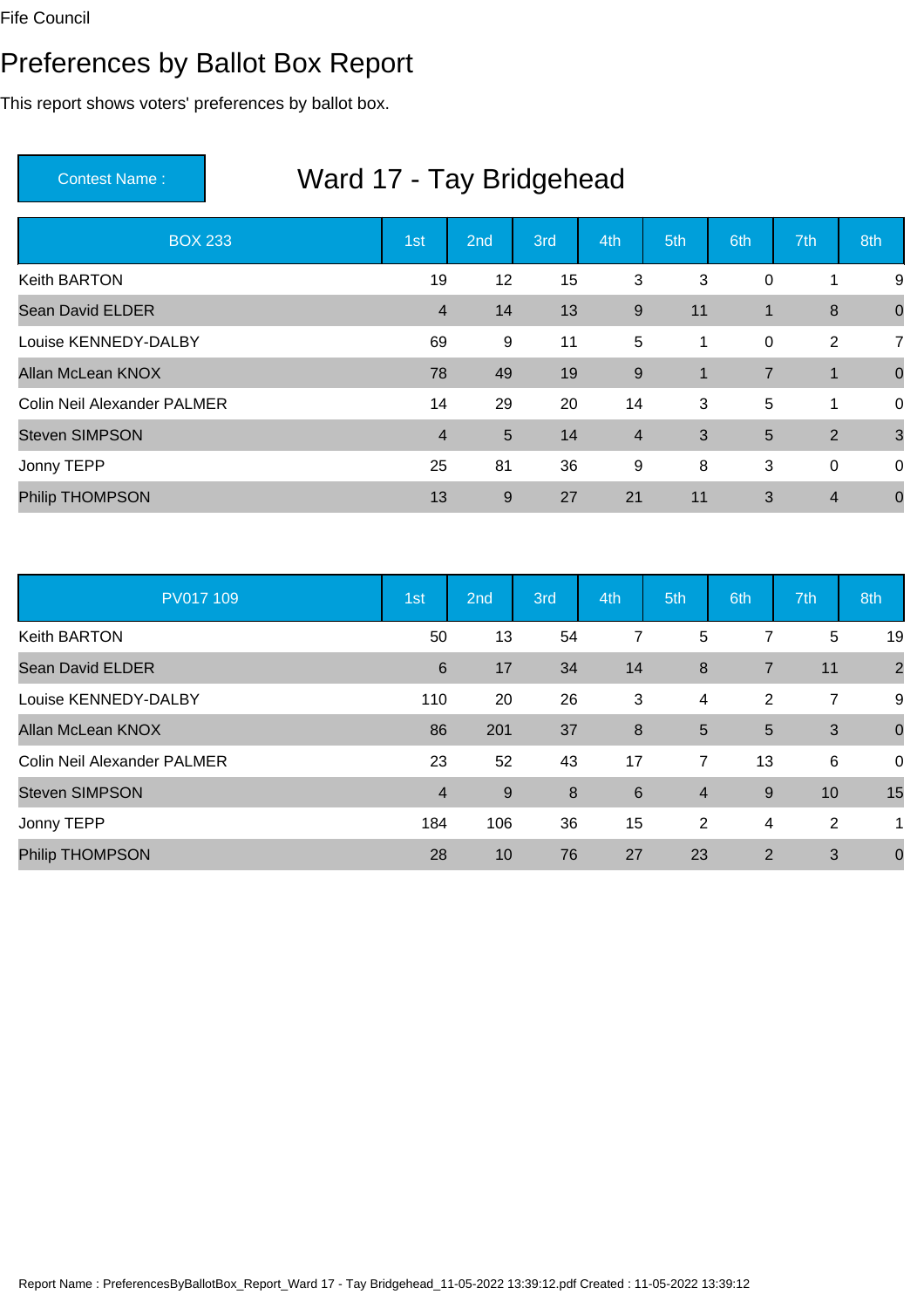### Preferences by Ballot Box Report

This report shows voters' preferences by ballot box.

| PV017 110                          | 1st | 2 <sub>nd</sub> | 3rd | 4th            | 5th            | 6th | 7th            | 8th            |
|------------------------------------|-----|-----------------|-----|----------------|----------------|-----|----------------|----------------|
| Keith BARTON                       | 56  | 17              | 56  | 15             | 5              | 2   | 9              | 16             |
| <b>Sean David ELDER</b>            | 17  | 21              | 43  | 27             | 16             | 10  | 3              | $\mathbf 0$    |
| Louise KENNEDY-DALBY               | 120 | 26              | 15  | 4              | 5              | 4   | 8              | 10             |
| Allan McLean KNOX                  | 103 | 173             | 53  | 20             | $\overline{7}$ | 7   | 3              | $\overline{0}$ |
| <b>Colin Neil Alexander PALMER</b> | 16  | 75              | 29  | 11             | 8              | 15  | $\overline{7}$ | 5              |
| <b>Steven SIMPSON</b>              | 6   | $5\phantom{1}$  | 18  | $5\phantom{1}$ | 2              | 12  | 14             | 18             |
| Jonny TEPP                         | 153 | 119             | 69  | 15             | 11             | 3   | 3              | $\mathbf 1$    |
| <b>Philip THOMPSON</b>             | 23  | 22              | 45  | 25             | 22             | 11  | 8              | $\overline{2}$ |

| PV017 111                   | 1st | 2nd   | 3rd | 4th            | 5th             | 6th            | 7th                     | 8th            |
|-----------------------------|-----|-------|-----|----------------|-----------------|----------------|-------------------------|----------------|
| <b>Keith BARTON</b>         | 45  | 13    | 46  | 10             | 3               | 4              | 9                       | 18             |
| <b>Sean David ELDER</b>     | 12  | $9\,$ | 29  | 17             | $9\,$           | 10             | 8                       | 10             |
| Louise KENNEDY-DALBY        | 126 | 21    | 23  | 4              | $5\phantom{.0}$ | 3              | 8                       | 12             |
| Allan McLean KNOX           | 116 | 160   | 52  | 14             | 9               | $\overline{4}$ | 2                       | $\overline{0}$ |
| Colin Neil Alexander PALMER | 19  | 67    | 39  | 18             | 10              | 13             | 4                       | $\mathbf 0$    |
| <b>Steven SIMPSON</b>       | 5   | 12    | 11  | $\overline{7}$ | $\overline{7}$  | 6              | 19                      | 8              |
| Jonny TEPP                  | 155 | 149   | 43  | 5              | $\overline{7}$  | 6              | 0                       | 1              |
| <b>Philip THOMPSON</b>      | 21  | 22    | 72  | 40             | 16              | 9              | $\overline{\mathbf{1}}$ | $\mathbf 0$    |